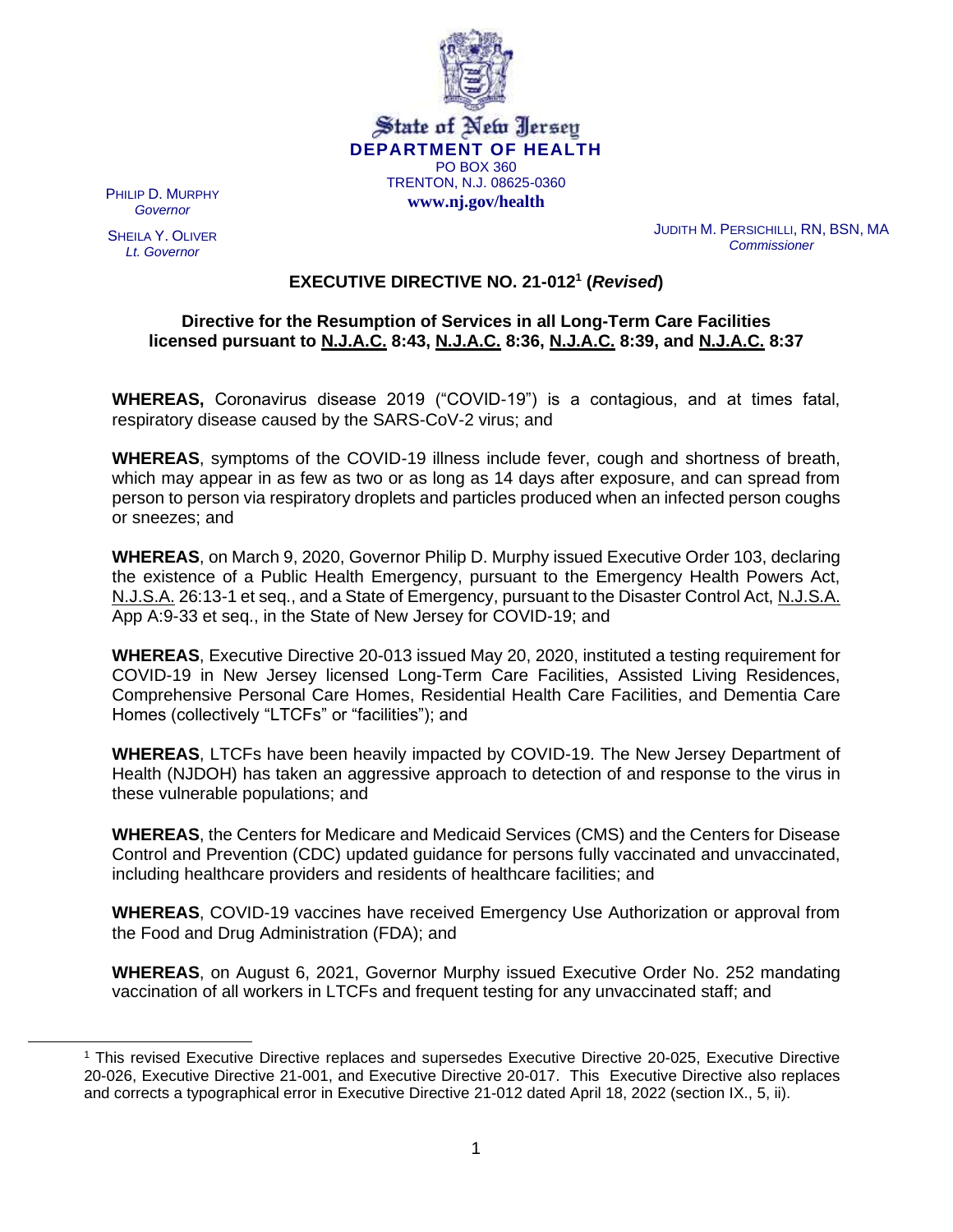**WHEREAS**, since COVID-19 vaccines have been administered to LTCF residents and staff, and these vaccines have been shown to help prevent symptomatic infection, CMS, in conjunction with the CDC, updated visitation guidance accordingly; and

**WHEREAS**, on June 4, 2021, Governor Murphy signed P.L2021, c.103 into law and issued Executive Order 244 which among other things, terminated the Public Health Emergency, declared in Executive Order 103, but continued the State of Emergency; and

**WHEREAS**, P.L.2021, c.103 explicitly authorized the Commissioner of Health to issue orders, directives, and waivers pursuant to the Emergency Health Powers Act related to (1) vaccination distribution, administration, and management; (2) COVID-19 testing; (3) health resources and personnel allocation; (4) data collection, retention, sharing, and access; (5) coordination of local health departments; and (6) implementation of any applicable recommendations of the CDC to prevent or limit the transmission of COVID-19, including in specific settings; and

**WHEREAS,** on September 10, 2021, CMS issued revised QSO-20-38-NH regarding LTC Facility Testing Requirements; and

**WHEREAS**, on November 4, 2021, CMS issued the Omnibus COVID–19 Health Care Staff Vaccination Interim Final Rule (CMS-3415-IFC) establishing COVID–19 vaccination requirements for staff at Medicare- and Medicaid-certified providers and suppliers; and

**WHEREAS**, on November 12, 2021, CMS issued revised Visitation Guidance for Nursing Home Visitation – COVID-19 (QSO-20-39-NH), which allows visitation for all residents at all times;

**WHEREAS**, on January 13, 2022, in *Biden v. Missouri*, the U.S. Supreme Court stayed injunctions and allowed this CMS omnibus rule to take effect; and

**WHEREAS**, on January 5, 2022, the CDC recommended that people remain up to date with their COVID-19 vaccines. Up to date means a person has received all recommended COVID-19 vaccines, including any booster dose(s) when eligible; and

**WHEREAS**, as of January 7, 2022, booster doses are authorized and recommended for everyone age 12 and older; and

**WHEREAS**, on January 11, 2022, Governor Murphy issued Executive Order No. 280, declaring a new Public Health Emergency, pursuant to the Emergency Health Powers Act, N.J.S.A. 26:13- 1 et seq., in the State of New Jersey; and

**WHEREAS,** CMS and CDC continue to emphasize the importance of maintaining infection prevention practices in LTCFs, given the continued risk of COVID-19 transmission; and

**WHEREAS**, on January 19, 2022, Governor Murphy issued Executive Order No. 283, setting forth mandatory requirements related to booster vaccination for health care facility settings subject to the CMS rule. This was updated on March 2, 2022 through Executive Order No. 290 to ensure covered workers have received their primary series by timeframes set forth by CMS, and are otherwise up to date on COVID-19 vaccinations, including boosters, by April 11, 2022 or within three weeks of becoming eligible for a booster dose, and defined "up to date" to mean that a person has received a primary series, which consists of either a 2-dose series of an mRNA COVID-19 vaccine or a single dose COVID-19 vaccine, and any booster doses for which they are eligible as recommended by the CDC; and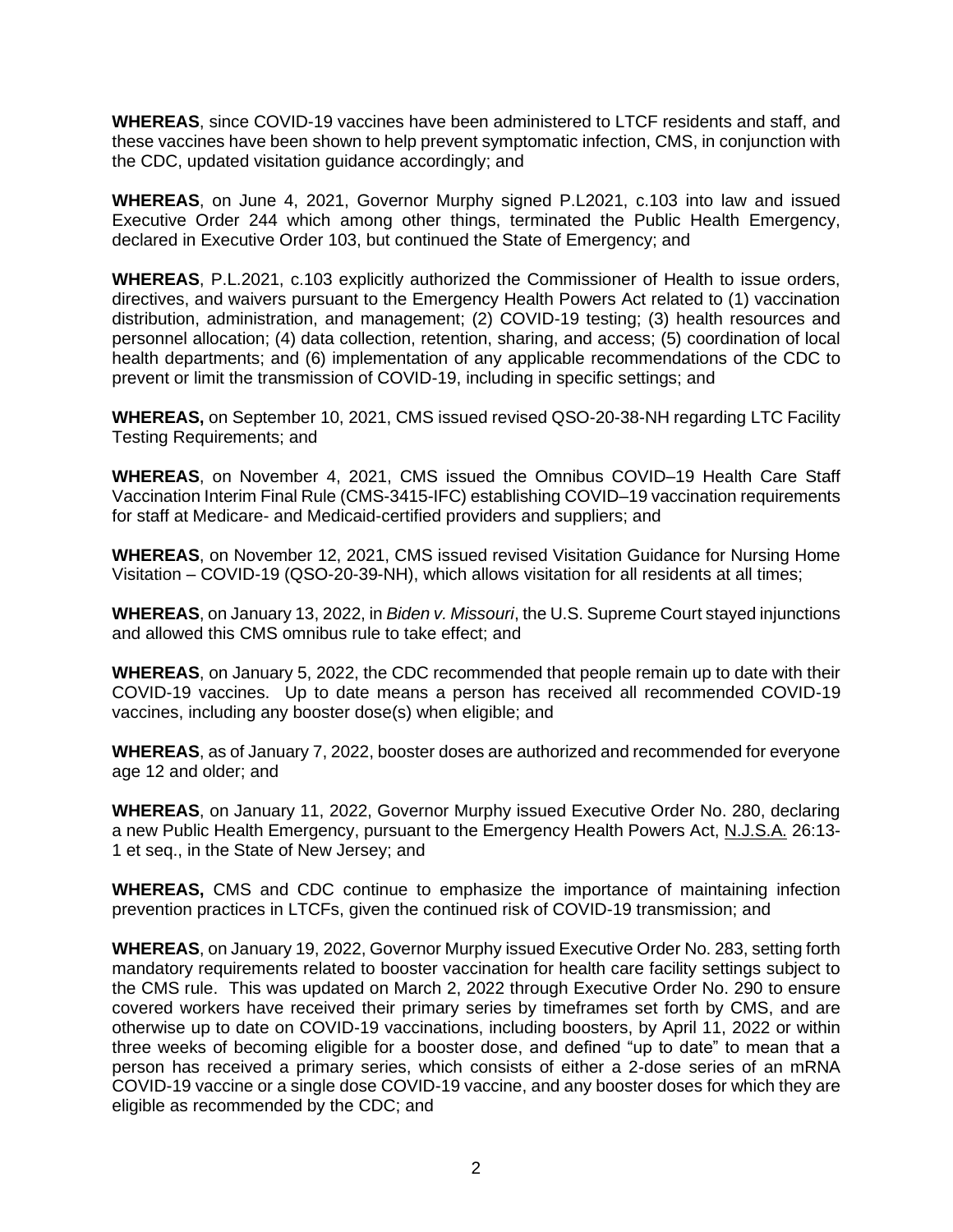**WHEREAS**, Executive Order No. 283 also sets forth mandatory requirements related to booster vaccination for other health care facility settings not subject to the CMS rule and high-risk congregate settings. This was updated on March 2, 2022 through Executive Order No. 290 to ensure covered workers have received their first doses of their primary series by February 16, 2022, and are otherwise up to date on COVID-19 vaccinations by May 11, 2022 or within three weeks of becoming eligible for a booster dose; and

**WHEREAS**, on March 4, 2022, Governor Murphy issued Executive Order No. 292 lifting the COVID-19 Public Health Emergency and maintaining actions taken by any Executive Branch departments and agencies in whole or in part to respond to the Public Health Emergency presented by the COVID-19, such as this NJDOH Executive Directive, under the State of Emergency declared pursuant to the Disaster Control Act; and

**NOW, THEREFORE, I, JUDITH PERSICHILLI,** Commissioner of the Department of Health, pursuant to the powers afforded to me under the Emergency Health Powers Act, N.J.S.A. 26:13- 1 et seq., the Civilian Defense and Disaster Control Act, N.J.S.A. App.A:9-33 et seq., Executive Order No. 252 (2021), and Executive Order No. 283 (2022), hereby ORDER and DIRECT the following:

This Directive supersedes and replaces Executive Directive 20-025, Executive Directive 20-026, Executive Directive 21-001, and Executive Directive 20-017 and applies to the following residential healthcare facilities: Nursing Homes licensed pursuant to N.J.A.C. 8:39, Assisted Living Facilities and Comprehensive Personal Care Homes licensed pursuant to N.J.A.C. 8:36, Dementia Care Homes licensed pursuant to N.J.A.C. 8:37, and Residential Health Care Facilities licensed pursuant to N.J.A.C. 8:43.

### **I. Definitions**

"Close contact" refers to someone who has been within 6 feet of a COVID-19 positive person for a cumulative total of 15 minutes or more over a 24-hour period.

"Facility staff" includes employees, consultants, contractors, volunteers, and caregivers who provide care and services to residents on behalf of the facility, and students in the facility's nurse aide training programs or from affiliated academic institutions.

"Higher-risk exposure" refers to exposure of an individual's eyes, nose, or mouth to material potentially containing SARS-CoV-2, particularly if present in the room for an aerosol-generating procedure. This can occur when staff do not wear adequate personal protective equipment during care or interaction with an individual. For more information, see CDC's "*Interim Guidance for Managing Healthcare Personnel with SARS-CoV-2 Infection or Exposure to SARS-CoV-2* [\(https://www.cdc.gov/coronavirus/2019-ncov/hcp/guidance-risk-assesment-hcp.html\)](https://www.cdc.gov/coronavirus/2019-ncov/hcp/guidance-risk-assesment-hcp.html) and NJDOH's *Guidance for COVID-19 Diagnosed and/or Exposed Healthcare Personnel* [\(https://www.nj.gov/health/cd/topics/covid2019\\_healthcare.shtml\)](https://www.nj.gov/health/cd/topics/covid2019_healthcare.shtml).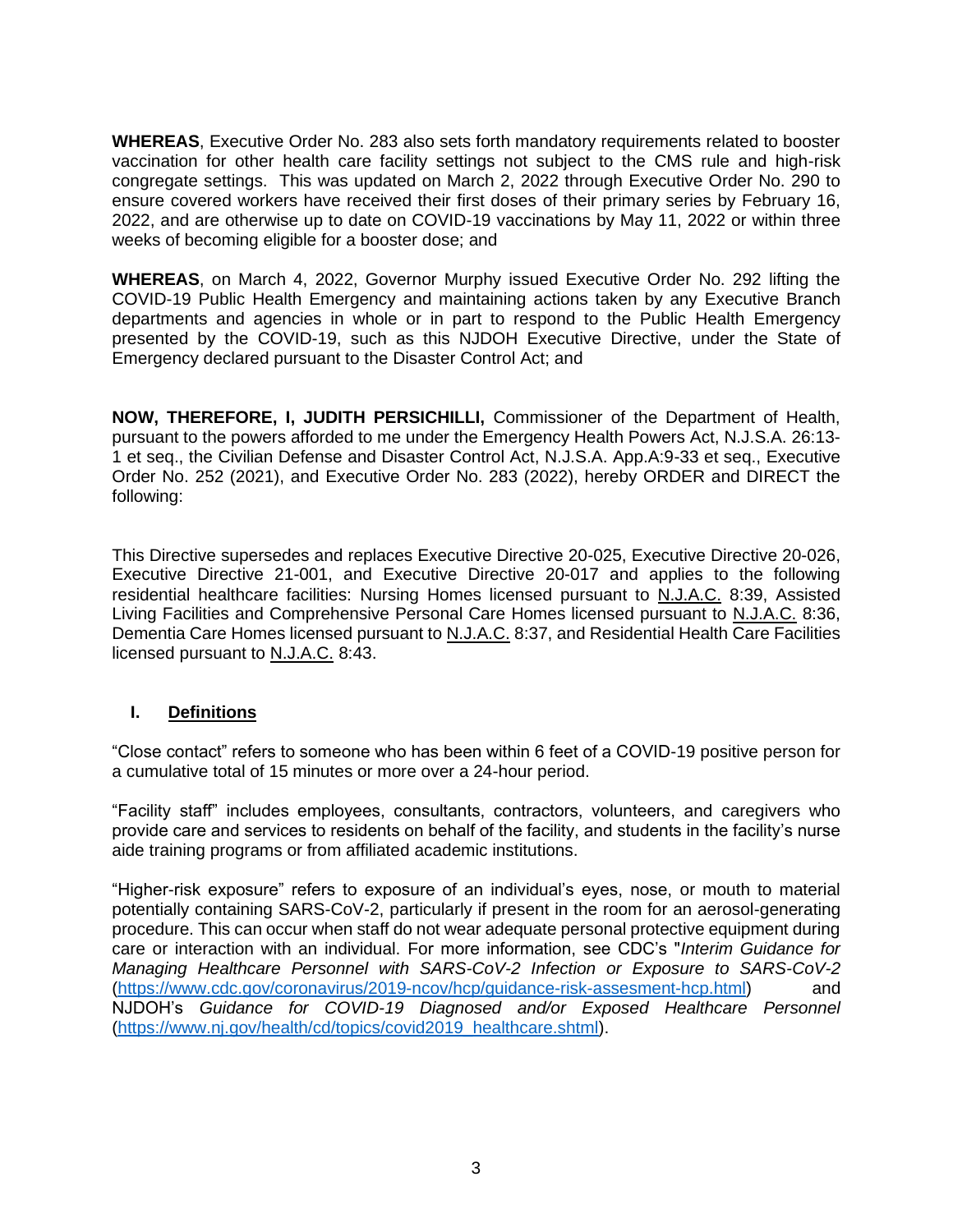# **II. Visitation**

- 1. Visitation must be allowed for all residents of nursing homes at all times per CMS QSO-20-39-NH, revised 11/12/2021, and accompanying FAQ, revised 3/10/2022 at https://www.cms.gov/files/document/gso-20-39-nh-revised.pdf (CMS Guidance), which facilities are to follow along with the supplementation of this Executive Directive.
- 2. Assisted Living Facilities, Comprehensive Personal Care Homes, Dementia Care Homes and Residential Health Care Facilities are to follow the CMS guidance referenced in paragraph 1. above with respect to visitation for all residents, except that the 24/7 visitation requirement is not required for these types of facilities and instead these facilities are required to return to pre-pandemic visitation hours.
- 3. Facilities must ensure that visits are conducted as safely as possible in accordance with guidance from the CDC [\(https://www.cdc.gov/coronavirus/2019-ncov/hcp/long](https://www.cdc.gov/coronavirus/2019-ncov/hcp/long-term-care.html)[term-care.html\)](https://www.cdc.gov/coronavirus/2019-ncov/hcp/long-term-care.html) and from CMS [\(https://www.cms.gov/files/document/qso-20-39-nh](https://www.cms.gov/files/document/qso-20-39-nh-revised.pdf)[revised.pdf\)](https://www.cms.gov/files/document/qso-20-39-nh-revised.pdf).

# **III. Screening Requirements**

- 1. The facility must log and screen everyone (except for EMS personnel) entering the facility per the requirements in this directive, regardless of their vaccination status. The facility must advise everyone entering the facility to: monitor for signs and symptoms of COVID-19 for at least 14 days after exiting the facility, and, if symptoms occur, selfisolate at home, contact their healthcare provider, and immediately notify the facility of the date they were in the facility, the individuals with whom they were in contact, and the locations within the facility they visited. Facilities should immediately screen the individuals who are a reported contact, and implement necessary actions based on findings.
- 2. The facility must receive written, informed consent from visitors that they are aware of the possible dangers of exposure to COVID-19 for both the resident and the visitor, and that they will follow the visitation rules set by the facility.
	- i. A copy of the consent form must be provided to visitors confirming that they are aware of the risk of exposure to COVID-19 during the visit.
- 3. Visitors must strictly comply with the facility policies during visitation, which may include:
	- i. Wearing well-fitting source control and preferably those with better protection, such as surgical mask or KN95,
	- ii. Performing hand hygiene with alcohol- based hand rub or soap and water, and
	- iii. Practicing physical distancing.
- 4. Visitors must notify the facility upon receipt of a positive COVID-19 test result or exhibiting symptoms of COVID-19 that develop within 14 days of the visit.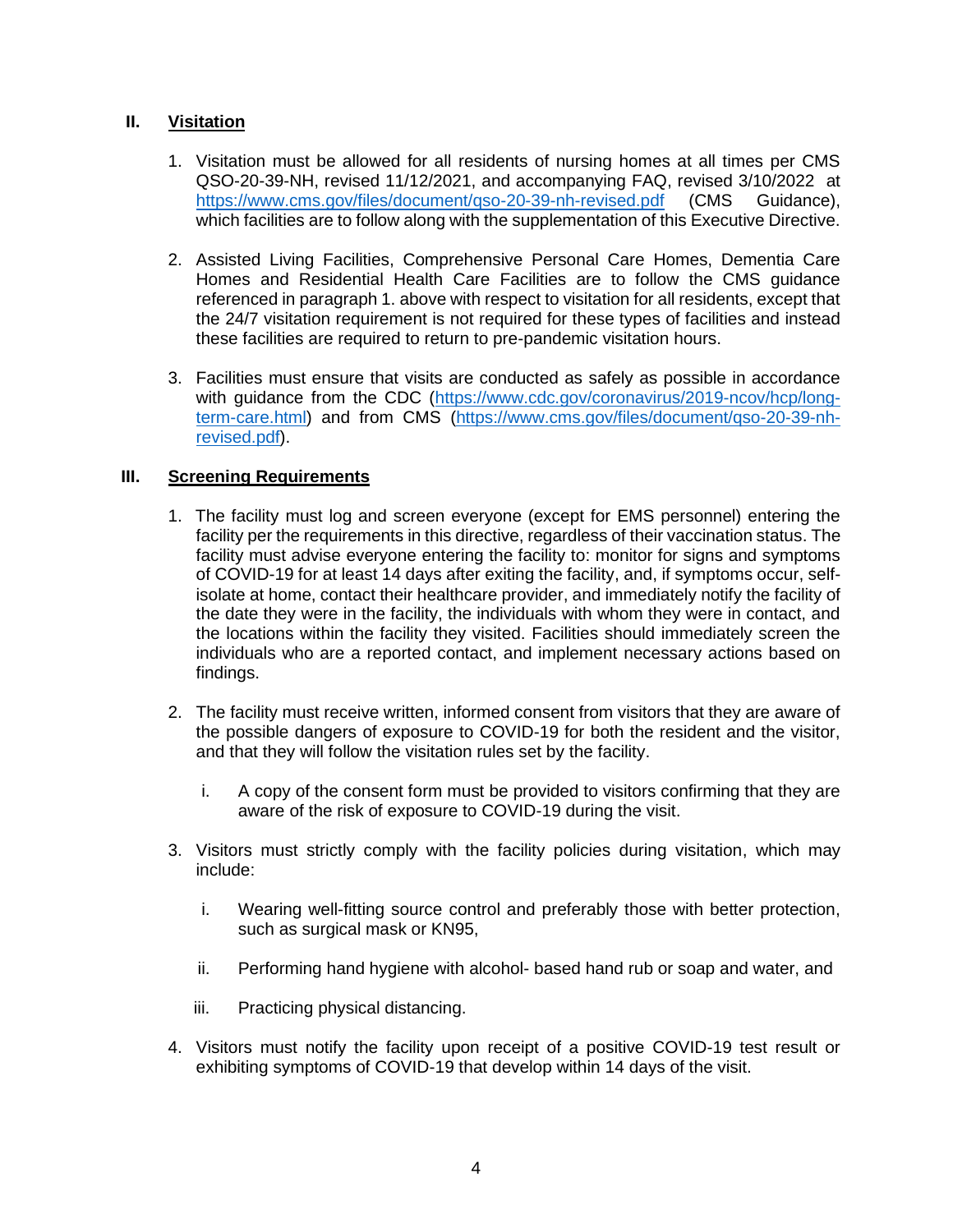5. The facility must establish a designated area for visitors to log in and be screened upon entry.

### **IV. Screening Standards**

- 1. Upon screening, facilities should prohibit entry into the building for those who meet one or more of the following criteria, regardless of vaccination status.
- 2. The screening process for visitors is to consist of the completion of a questionnaire about symptoms and potential exposure which shall include at a minimum:
	- i. Whether the visitor:
		- a. Has had close contact to someone with confirmed or suspected COVID-19, or
		- b. Has otherwise met criteria for quarantine and has not yet met the criteria for discontinuation of quarantine, or
		- c. Has been diagnosed with COVID-19 and has not yet met the criteria for the discontinuation of isolation, per guidance issued by NJDOH and CDC.
	- ii. Whether the visitor is experiencing symptoms consistent with COVID-19:
		- a. Fever;
		- b. Chills;
		- c. Cough;
		- d. Shortness of breath or difficulty breathing,
		- e. Sore throat;
		- f. Fatigue;
		- g. Muscle or body aches;
		- h. Headache;
		- i. New loss of taste or smell;
		- j. Congestion or runny nose;
		- k. Nausea or vomiting; or
		- l. Diarrhea.
	- iii. If viral testing (i.e., antigen or PCR) is used, tests positive.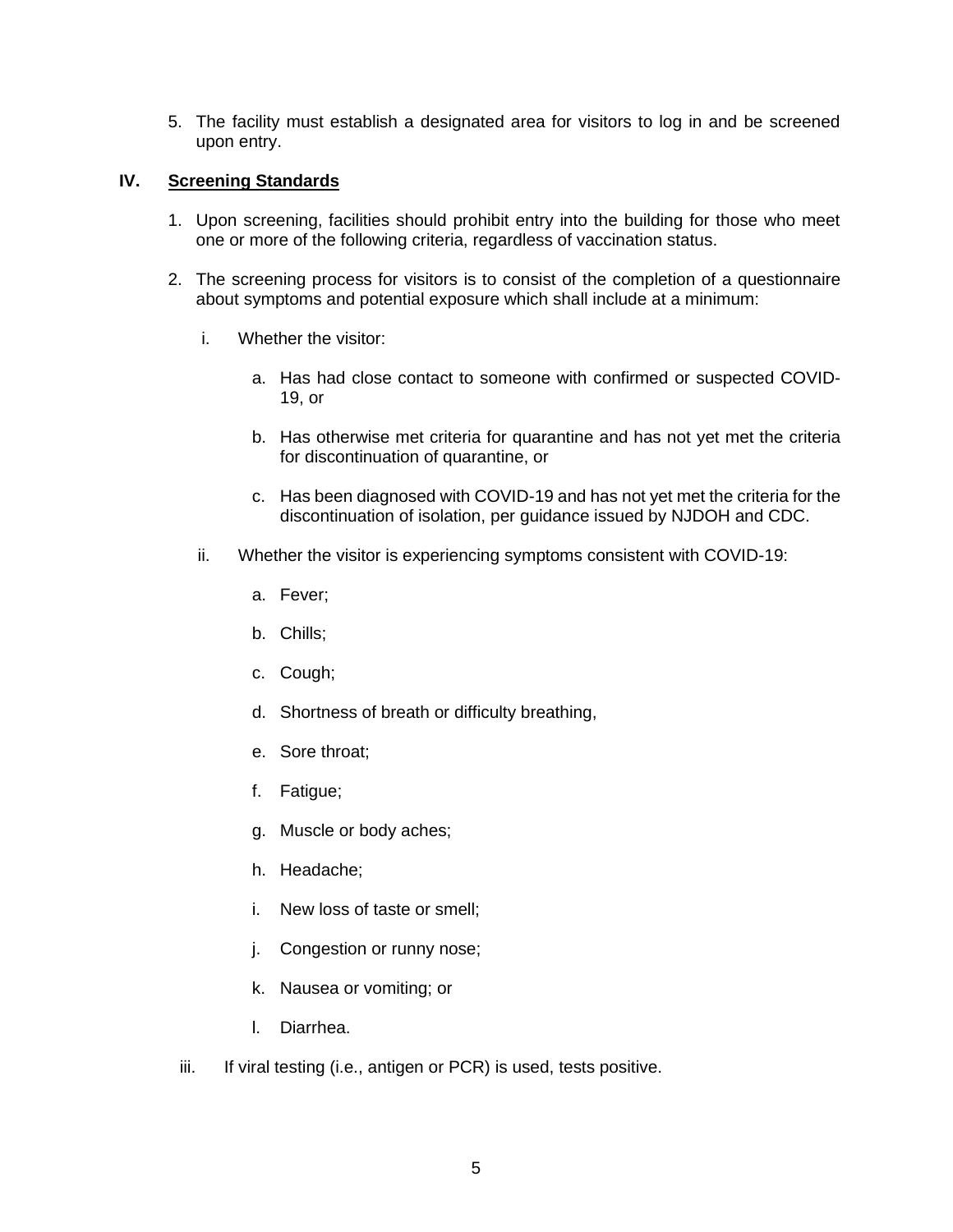# **V. Testing**

- 1. Facilities must conduct testing as follows:
	- i. All facilities are to conduct testing in accordance with this directive, CDC, CDS, Executive Order No. 252 (2021) published here: [https://nj.gov/infobank/eo/056murphy/pdf/EO-252.pdf,](https://nj.gov/infobank/eo/056murphy/pdf/EO-252.pdf) Executive Order No. 283 (2022) published here: [https://nj.gov/infobank/eo/056murphy/pdf/EO-283.pdf,](https://nj.gov/infobank/eo/056murphy/pdf/EO-283.pdf) Executive Order No. 290 (2022) published here: [https://nj.gov/infobank/eo/056murphy/pdf/EO-290.pdf,](https://nj.gov/infobank/eo/056murphy/pdf/EO-290.pdf)and NJDOH Executive Directive 21-011 published on October 7, 2021 and revised here: [https://nj.gov/health/legal/covid19/VaxTestEDCoveredSettings.pdf.](https://nj.gov/health/legal/covid19/VaxTestEDCoveredSettings.pdf)
	- ii. CMS-certified facilities are to follow QSO-20-38-NH and CMS-3415-IFC, and Executive Order Nos. 283 and 290 (2022).
	- iii. For facilities covered by CMS rules and guidance and by NJDOH Executive Directive 21-011 regarding frequency of testing, facilities shall adhere to the more frequent standard (e.g. if NJ's CALI score indicates twice weekly and CDC's county level of community transmission indicates once weekly, the facility shall test twice weekly).
- 2. Facilities may execute a contract or enter into an agreement with a laboratory or other vendor for prioritization of test results and to ensure testing capacity for repeat facilitywide testing. Facilities may use on-site laboratories or other arrangements for testing provided testing requirements herein are met.

| <b>Testing Trigger</b>                                                                                                    | Staff                                                                                                                                                                                                                                                         | <b>Residents</b>                                                                                                                                                                   |
|---------------------------------------------------------------------------------------------------------------------------|---------------------------------------------------------------------------------------------------------------------------------------------------------------------------------------------------------------------------------------------------------------|------------------------------------------------------------------------------------------------------------------------------------------------------------------------------------|
| Symptomatic individual<br>identified                                                                                      | Staff with signs or<br>symptoms must be tested,<br>regardless of COVID-19<br>vaccination status.                                                                                                                                                              | Residents with signs or<br>symptoms must be tested,<br>regardless of COVID-19<br>vaccination status.                                                                               |
| Newly identified COVID-<br>19 positive staff or<br>resident in a facility that<br>can identify close contacts             | Test all staff, regardless of<br>COVID-19 vaccination<br>status, who had a higher-<br>risk exposure with a<br>COVID-19 positive<br>individual.                                                                                                                | Test all residents,<br>regardless of COVID-19<br>vaccination status, who<br>had close contact with a<br>COVID-19 positive<br>individual. See #6 below.                             |
| Newly identified COVID-<br>19 positive staff or<br>resident in a facility that is<br>unable to identify close<br>contacts | Test all staff, facility-wide<br>or at a group level, if staff<br>are assigned to a specific<br>location where the new<br>case occurred (e.g. unit,<br>floor, or other specific<br>area(s) of the facility),<br>regardless of COVID-19<br>vaccination status. | Test all residents, facility-<br>wide or at a group level<br>(e.g. unit, floor, or other<br>specific area(s) of the<br>facility), regardless of<br>COVID-19 vaccination<br>status. |

3. Facilities must test residents and staff as follows: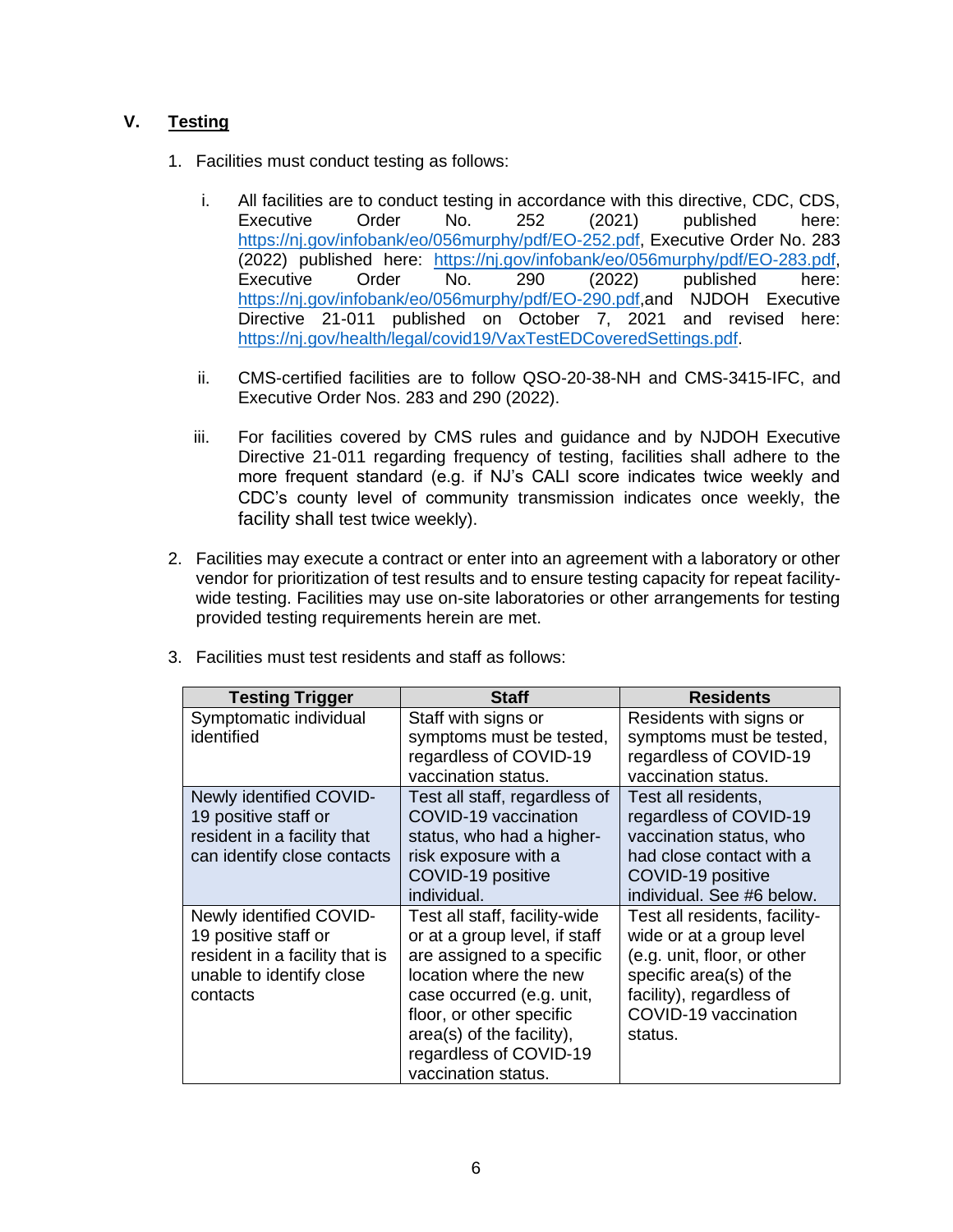| Routine testing | Test all covered workers,  | Not generally |
|-----------------|----------------------------|---------------|
|                 | at a minimum, on a once    | recommended.  |
|                 | or twice weekly basis in   |               |
|                 | accordance with E.O. 252,  |               |
|                 | E.O. 283, E.O. 290, and    |               |
|                 | NJDOH E.D. 21-011, if the  |               |
|                 | covered workers (a) have   |               |
|                 | not yet submitted proof of |               |
|                 | full primary series        |               |
|                 | vaccination, (b) have not  |               |
|                 | yet submitted proof of     |               |
|                 | being up to date on        |               |
|                 | COVID-19 vaccination,      |               |
|                 | and/or (c) have requested  |               |
|                 | and received an            |               |
|                 | authorized medical or      |               |
|                 | religious exemption to     |               |
|                 | COVID-19 vaccination.      |               |

- 4. When a "Testing Trigger," defined in the table above, is identified, perform testing immediately (but not earlier than 24 hours after the exposure, if known) and, if negative, again 5–7 days later.
	- i. Although exceptions exist, generally staff and residents who have recovered from COVID-19 and are asymptomatic do not need to be retested for COVID-19 within 90 days after symptom onset (symptomatic) or positive viral test (asymptomatic).
	- ii. Until more is known, testing should be encouraged again (e.g., in response to an exposure) 90 days after the date of symptom onset with the prior infection. Retest staff and residents who have previously tested positive in accordance with CDC and NJDOH guidance: [https://www.cdc.gov/coronavirus/2019](https://www.cdc.gov/coronavirus/2019-ncov/hcp/faq.html#Testing,-Isolation,-and-Quarantine-for-Persons-Who-Have-Recovered-from-Previous-SARS-CoV-2-Infection) [ncov/hcp/faq.html#Testing,-Isolation,-and-Quarantine-for-Persons-Who-Have-](https://www.cdc.gov/coronavirus/2019-ncov/hcp/faq.html#Testing,-Isolation,-and-Quarantine-for-Persons-Who-Have-Recovered-from-Previous-SARS-CoV-2-Infection)[Recovered-from-Previous-SARS-CoV-2-Infection.](https://www.cdc.gov/coronavirus/2019-ncov/hcp/faq.html#Testing,-Isolation,-and-Quarantine-for-Persons-Who-Have-Recovered-from-Previous-SARS-CoV-2-Infection)
- 5. Residents who have experienced close contact with someone with SARS-CoV-2 infection, who have not tested positive for SARS-CoV-2 in the past 90 days, regardless of vaccination status, should submit to a series of two viral tests for SARS-CoV-2 infection. In these situations, testing is recommended immediately (but not earlier than 24 hours after the exposure) and, if negative, again 5–7 days after the exposure.
- 6. Management of staff who are diagnosed or exposed to SARS-CoV-2 should be done in accordance with NJDOH's *Guidance for COVID-19 Diagnosed and/or Exposed Healthcare* Personnel [https://www.nj.gov/health/cd/topics/covid2019\\_healthcare.shtml](https://www.nj.gov/health/cd/topics/covid2019_healthcare.shtml) and CDC's *Interim Guidance for Managing Healthcare Personnel with SARS-CoV-2 Infection or Exposure to SARS-CoV-2* [https://www.cdc.gov/coronavirus/2019-ncov/hcp/guidance-risk](https://www.cdc.gov/coronavirus/2019-ncov/hcp/guidance-risk-assesment-hcp.html)[assesment-hcp.html.](https://www.cdc.gov/coronavirus/2019-ncov/hcp/guidance-risk-assesment-hcp.html)
	- i. Facilities should return to *conventional* staffing strategies as soon as resources permit, including adequate testing.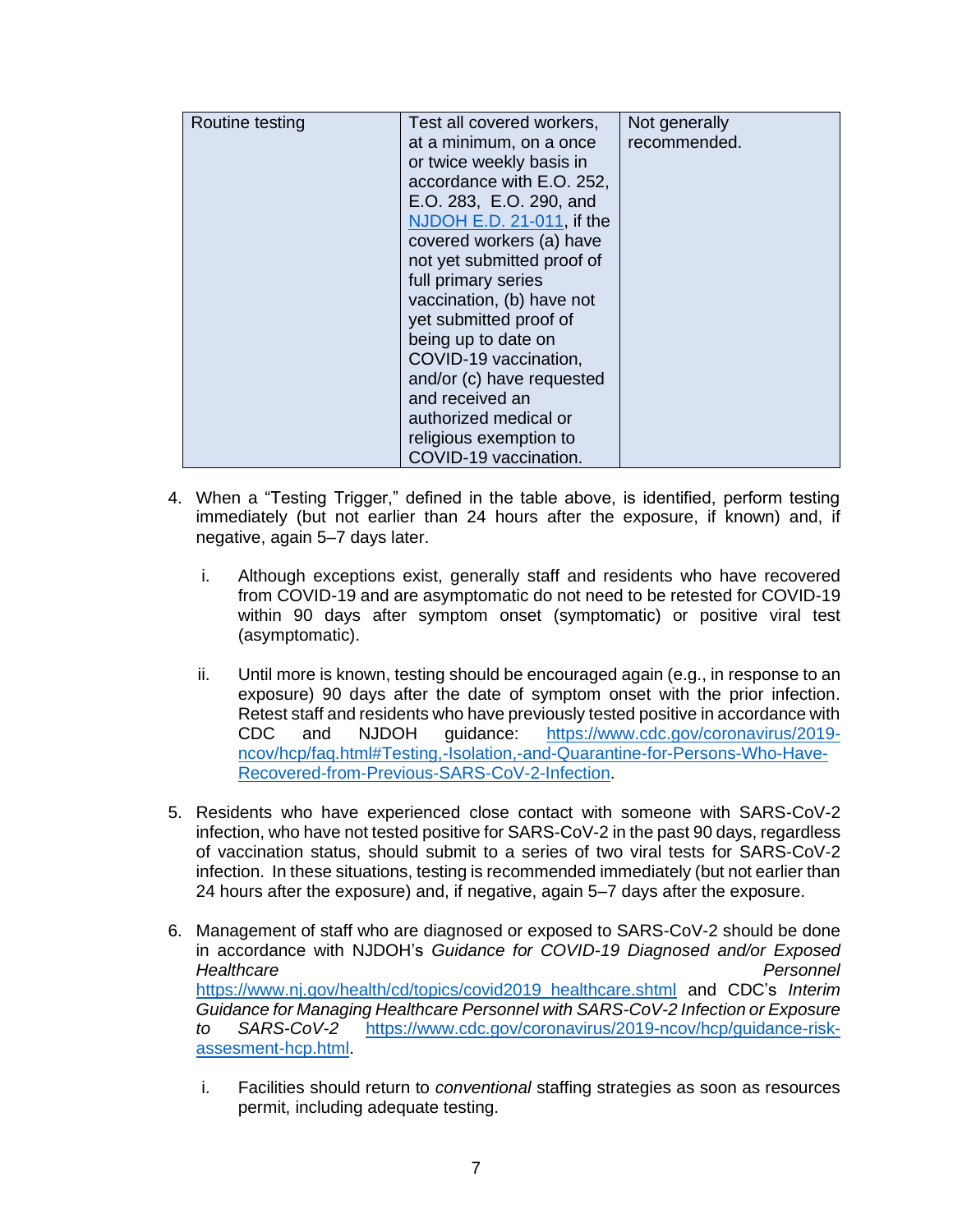- 7. Testing of staff and residents during an outbreak investigation should be done in accordance with CDC's *Interim Infection Prevention and Control Recommendations*  for Healthcare Personnel During the Coronavirus Disease 2019 (COVID-19) *Pandemic* [https://www.cdc.gov/coronavirus/2019-ncov/hcp/infection-control](https://www.cdc.gov/coronavirus/2019-ncov/hcp/infection-control-recommendations.html#create)[recommendations.html#create](https://www.cdc.gov/coronavirus/2019-ncov/hcp/infection-control-recommendations.html#create) and applicable CMS guidance.
- 8. This Directive sets forth minimum staff testing requirements. Facilities may elect to perform routine testing of staff beyond the minimum outlined herein.
	- i. Use of Antigen Testing.
		- a. Antigen testing is a form of viral testing and may be used as an alternative to molecular diagnostic PCR tests subject to the parameters in this section.
		- b. Antigen testing may be used to fulfill any testing requirements set forth in this Directive and also may be used on asymptomatic individuals at the facility's discretion. If antigen testing is used, please refer CDC's *Overview of Testing for SARS-CoV-2, the virus that causes COVID-19* <https://www.cdc.gov/coronavirus/2019-ncov/hcp/testing-overview.html> for test interpretation and to determine when RT-PCR confirmation testing is necessary.
		- c. Only antigen tests that have received an Emergency Use Authorization or approval from the United States FDA may be used to fulfill the requirements of this directive.
		- d. All facilities that perform COVID-19 point of care (POC) tests such as antigen tests, in their facilities must possess a federal Clinical Laboratory Improvement Amendment (CLIA) Certificate. Additional information and application instructions for a CLIA Certificate can be found at [https://www.nj.gov/health/phel/clinical-lab-imp-services/federal\\_clia.shtml.](https://www.nj.gov/health/phel/clinical-lab-imp-services/federal_clia.shtml)
- 9. Visitor Testing
	- i. Consistent with QSO-20-39-NH, facilities in counties with substantial or high level of community transmission are encouraged to offer testing to visitors. If they do not, facilities should encourage that visitors be tested on their own within 2-3 days before coming to the facility. Non-CMS certified facilities should follow this same recommendation.
	- ii. Visitors are not required to be tested or vaccinated as a condition of visitation.
		- a. However, a facility may require that each visitor take a rapid antigen test if the facility has the test available without charge at the time of entry and does not require any appointment or pre-notification from the visitor.

#### **VI. Generic Email Submission**

1. In order to facilitate communication, which has been hindered by frequently returned emails indicating improper email addresses, delaying the Department's ability to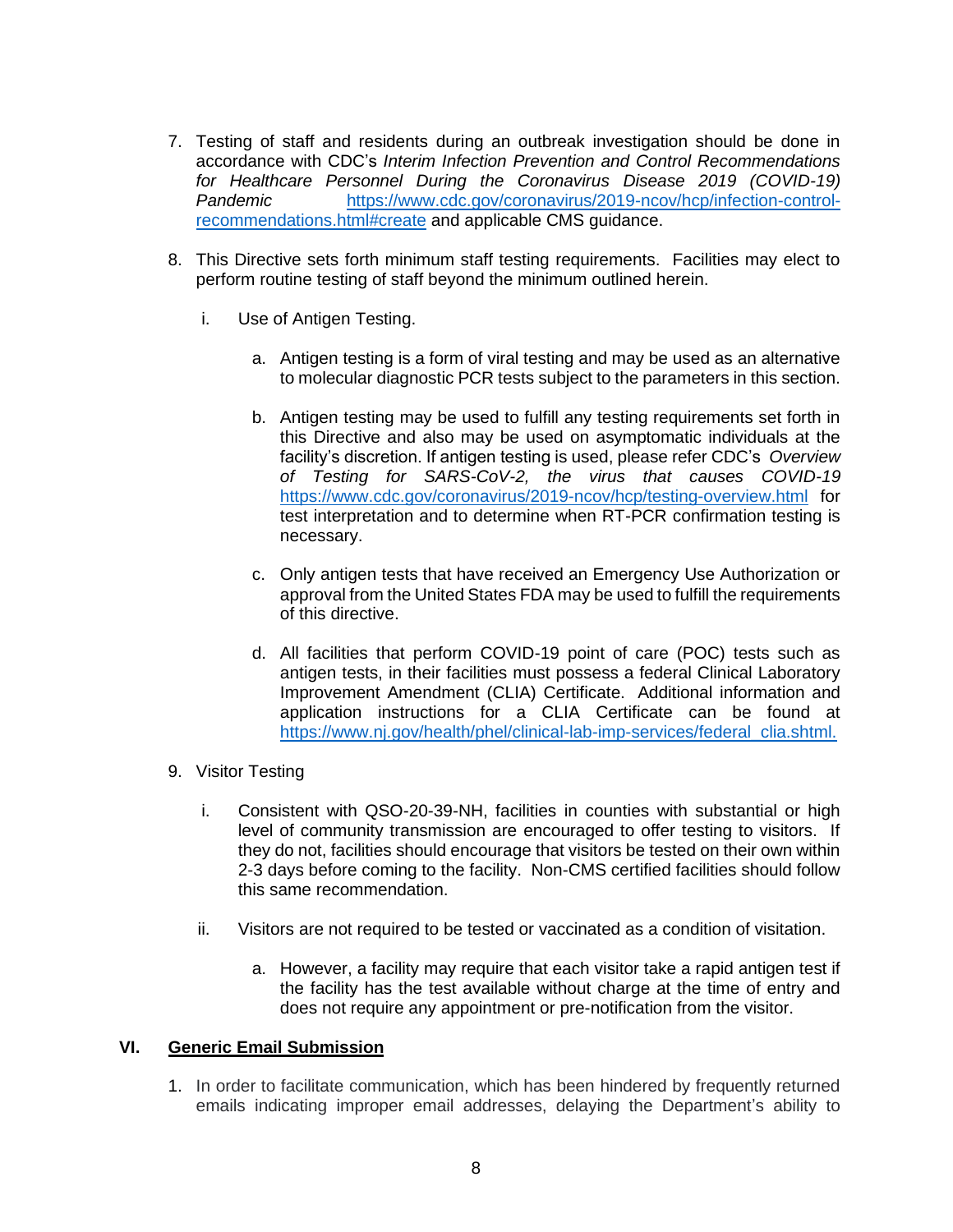communicate directly with all LTCFs, the Department has mandated that all LTCFs obtain a generic email address. This was first required to be submitted to the Department no later than December 31, 2021. This email account must be monitored and maintained for continued functionality.

- i. All LTCFs shall assign at least four staff members access to this facility specific generic email account.
- ii. This email address must not be correlated to an administrator's name or anyone else by name.
- iii. EVERY generic email account must include the facility's license number. Some examples include: [Lakelenape134567@company.org](mailto:Lakelenape134567@comcast.net) or [Mapleshade765431@company.org.](mailto:Mapleshade765431@gmail.com) This generic email address should not be changed.
- 2. Send all generic email addresses to the Office of LTC Resiliency [at](mailto:at%20OLTCR@njlincs.net) [OLTCR@njlincs.net.](mailto:at%20OLTCR@njlincs.net)

# **VII. Required Core Practices for Infection Prevention and Control**

- 1. Core infection prevention and control practices must be in place at all times. Maintaining core infection prevention and control practices is key to preventing and containing outbreaks and is crucial in ensuring the delivery of quality, safe care. In addition to the requirements in N.J.A.C. 8:39-20, the following practices shall remain in place even as long-term care facilities resume normal activities:
	- i. Review the CDC's Infection Control Guidance for Healthcare Professionals about Coronavirus (COVID-19) at [https://www.cdc.gov/coronavirus/2019](https://www.cdc.gov/coronavirus/2019-ncov/hcp/infection-control.html) [ncov/hcp/infection-control.html,](https://www.cdc.gov/coronavirus/2019-ncov/hcp/infection-control.html) and implement any guidance applicable to the facility.
	- ii. The facility's designated individual(s) with training in infection prevention and control shall assess the facility's Infection Prevention and Control (IPC) program by conducting internal quality improvement audits. Additional information is available at the NJDOH Healthcare Associated Infections page at [https://www.nj.gov/health/cd/topics/hai.shtml,](https://www.nj.gov/health/cd/topics/hai.shtml) the NJDOH COVID-19 page at [https://www.nj.gov/health/cd/topics/covid2019\\_healthcare.shtml,](https://www.nj.gov/health/cd/topics/covid2019_healthcare.shtml) and the CDC's Infection Control Assessment Tools page at [https://www.cdc.gov/hai/prevent/infection-control-assessment-tools.html.](https://www.cdc.gov/hai/prevent/infection-control-assessment-tools.html)
- 2. Facilities must maintain a Respiratory Protection Program (RPP) that complies with the Occupational Safety and Health Administration (OSHA) respiratory protection standards for employees. The program must include medical evaluations, training, and fit testing. Refer to OSHA's RPP page at: [https://www.osha.gov/respiratory](https://www.osha.gov/respiratory-protection)[protection.](https://www.osha.gov/respiratory-protection) This requirement does not modify or otherwise affect a facility's existing obligations under federal law to comply at all times with all applicable requirements of OSHA's respiratory protection standards found at 29 C.F.R. 1910.134.
	- i. Facilities may contract with a consultant or vendor to fulfill the requirements of this section.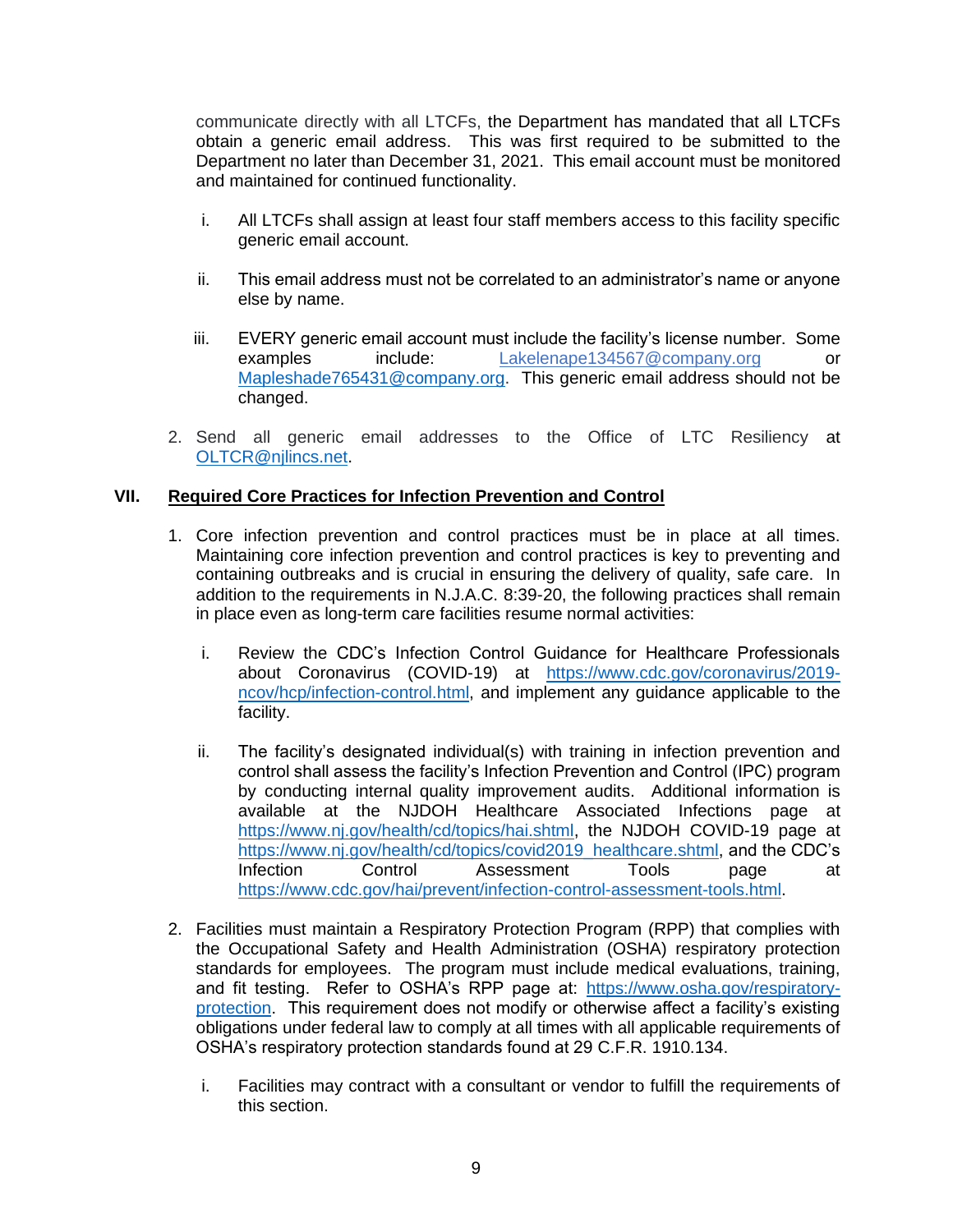## **VIII. Entry Requirements**

- 1. If, after undergoing screening, a person is permitted to enter the building, the facility shall ensure adherence to the core principles of COVID-19 infection prevention. Refer to CDC Infection Control Guidance for Healthcare Professionals about Coronavirus (COVID-19) [https://www.cdc.gov/coronavirus/2019-ncov/hcp/infection-control.html.](https://www.cdc.gov/coronavirus/2019-ncov/hcp/infection-control.html)
- 2. Health care workers who are not employees of the facility but provide direct care to the facility's residents, such as hospice workers, dialysis technicians, laboratory technicians, radiology technicians, social workers, clergy, etc. must be permitted to enter the facility as long as they are not subject to a work exclusion due to an exposure to COVID-19, show signs or symptoms of COVID-19, fail to meet the requirements of any executive order or directive in effect (e.g. vaccination requirements for covered workers), or fail any criteria after being screened in accordance with section IV. above.
- 3. Any EMS transport personnel who have donned appropriate personal protective equipment (PPE) in advance of entering the facility to transport a resident should not be required to doff PPE or take a point-of-care test prior to entry, but should be screened in accordance with section IV. above.
	- i. Non-emergency medical transport personnel—such as a taxi, Lyft, Uber, non-MAV, or non-BLS—should be screened in accordance with section IV. and may be required to be tested prior to entering the facility to transport a resident. Drivers and transport personnel can provide proof of a negative FDA-approved or -authorized point-of-care test collected and performed in the past 24 hours or a PCR test collected and resulted no more than three days prior to the visit in order to fulfill testing requirements under this section.

### **IX. Cohorting, PPE, and Training Requirements**

- 1. Facilities shall train and provide staff with the recommended COVID-19 PPE, to the extent PPE is available, and consistent with CDC guidance on optimization of PPE [\(https://www.cdc.gov/coronavirus/2019-ncov/hcp/ppe-strategy/index.html\)](https://www.cdc.gov/coronavirus/2019-ncov/hcp/ppe-strategy/index.html), if applicable.
- 2. All staff must wear all appropriate PPE when indicated.
- 3. Facilities must have a plan for implementing universal use of PPE when operating in counties with substantial or high community transmission (see CDC's Level of Community Transmission at [https://covid.cdc.gov/covid-data-tracker/#county](https://covid.cdc.gov/covid-data-tracker/#county-view?list_select_state=New+Jersey&data-type=Risk)[view?list\\_select\\_state=New+Jersey&data-type=Risk\)](https://covid.cdc.gov/covid-data-tracker/#county-view?list_select_state=New+Jersey&data-type=Risk) or when NJDOH's CALI Level is Very High/High or Moderate.
- 4. PPE use should include:
	- i. NIOSH-approved N95 or equivalent or higher-level respirators should be used for: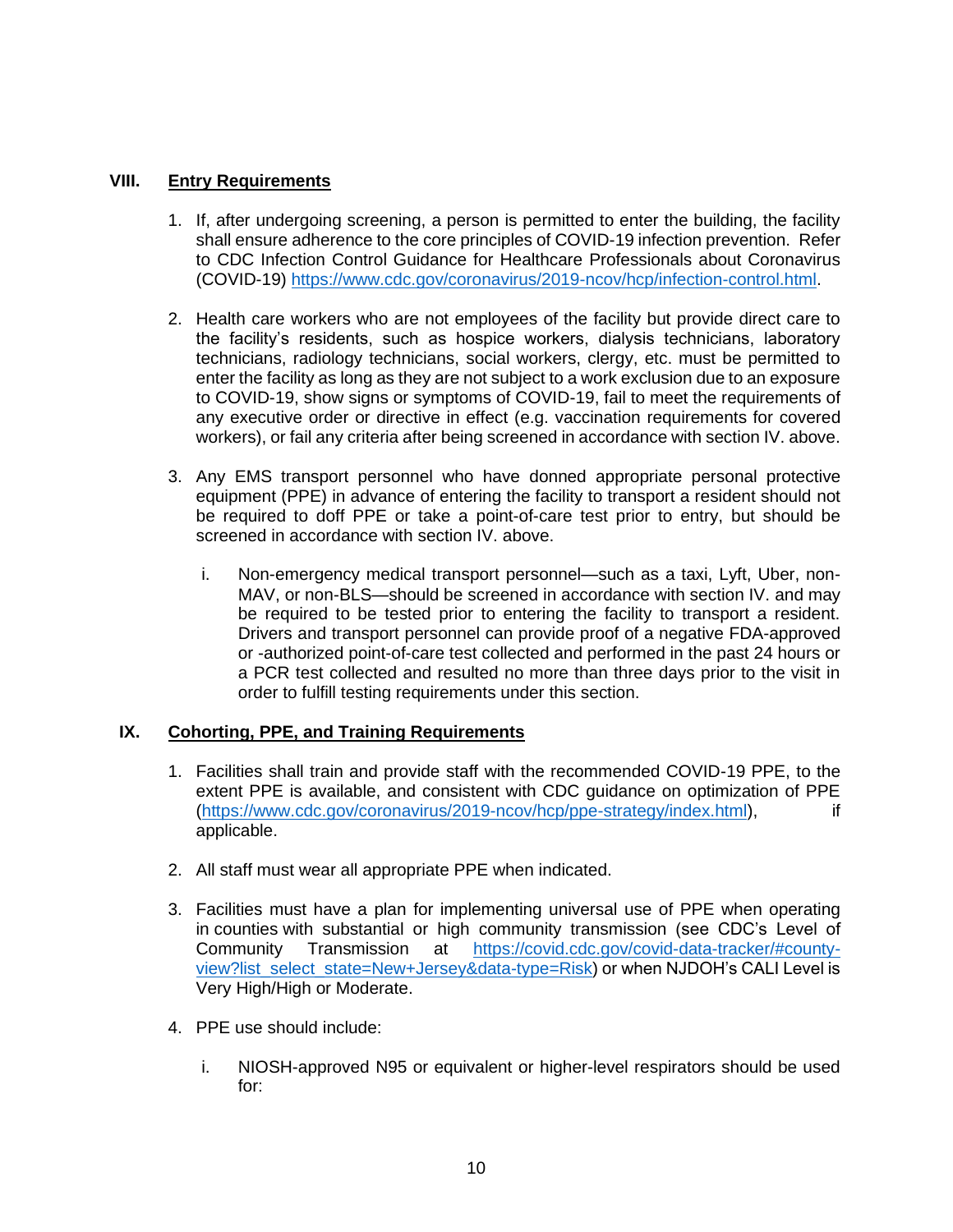- a. All aerosol-generating procedures (see CDC guidance: [https://www.cdc.gov/coronavirus/2019-ncov/hcp/faq.html#Infection-](https://www.cdc.gov/coronavirus/2019-ncov/hcp/faq.html#Infection-Control)[Control\)](https://www.cdc.gov/coronavirus/2019-ncov/hcp/faq.html#Infection-Control).
- b. Whenever additional risk factors for transmission are present, such as if the resident is not up to date with all recommended COVID-19 vaccine doses, inability to use source control, and the area being poorly ventilated. They may also be considered if healthcare-associated SARS-CoV-2 transmission is identified and universal respirator use by healthcare personnel (HCP) working in affected areas is not already in place.
- c. To simplify implementation, facilities in counties with substantial or high community transmission or where NJDOH's CALI Level is Very High/High or Moderate may consider implementing universal use of NIOSH-approved N95 or equivalent or higher-level respirators for HCP during all patient care encounters or in specific units or areas of the facility at higher risk for SARS-CoV-2 transmission.
- ii. Eye protection (i.e., goggles or a face shield that covers the front and sides of the face) should be worn during all patient care encounters.
- 5. Well-fitting source control and physical distancing (when physical distancing is feasible and will not interfere with provision of care) are recommended for everyone in a healthcare setting.
	- i. While it is generally safest to implement universal use of well-fitting source control for everyone in a healthcare setting, there are allowances that may be considered for individuals who are up to date with all recommended COVID-19 vaccine doses in healthcare facilities located in counties with low to moderate community transmission. Refer to CDC Interim Infection Prevention and Control Recommendations for Healthcare Personnel During the Coronavirus Disease 2019 (COVID-19) Pandemic [https://www.cdc.gov/coronavirus/2019](https://www.cdc.gov/coronavirus/2019-ncov/hcp/infection-control-recommendations.html) [ncov/hcp/infection-control-recommendations.html](https://www.cdc.gov/coronavirus/2019-ncov/hcp/infection-control-recommendations.html) for current recommendations.
	- ii. A face covering should not be worn by children under the age of two (2) or by anyone who has trouble breathing, is unconscious, incapacitated, or otherwise unable to remove the mask without assistance. Source control may be provided with cloth face coverings or face masks.
- 6. Facilities shall separate COVID-19 positive and negative residents in accordance with NJDOH guidance at [https://nj.gov/health/cd/topics/covid2019\\_healthcare.shtml.](https://nj.gov/health/cd/topics/covid2019_healthcare.shtml)
	- i. A resident is considered recovered from COVID-19 only after the resident has met the criteria for discontinuation of isolation as defined by the NJDOH at [https://www.state.nj.us/health/cd/topics/ncov.shtml,](https://www.state.nj.us/health/cd/topics/ncov.shtml) and CDC guidance at [https://www.cdc.gov/coronavirus/2019-ncov/hcp/infection-control](https://www.cdc.gov/coronavirus/2019-ncov/hcp/infection-control-recommendations.html)[recommendations.html.](https://www.cdc.gov/coronavirus/2019-ncov/hcp/infection-control-recommendations.html)
- 7. Facilities must have a plan in place to safely manage residents. This includes but is not limited to managing new admissions, readmissions, exposed residents, and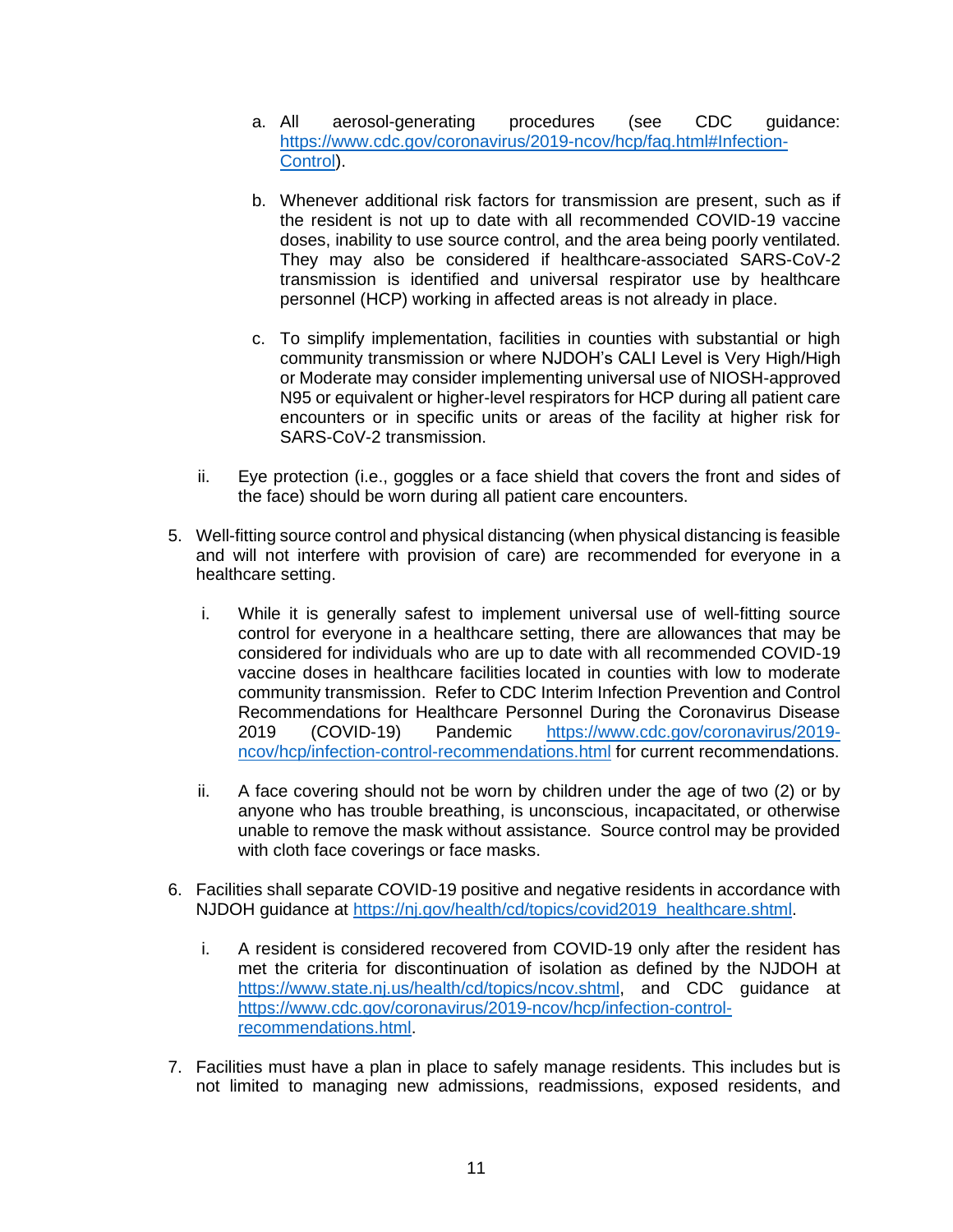SARS-CoV-2 positive residents. Facilities shall take appropriate action on laboratory results including, but not limited to, the guidance below:

- i. Sending facility: COVID-19 diagnostic test results must be provided (in addition to other pertinent clinical information) to the receiving facilities for any transferred residents upon receipt of lab results.
- ii. Receiving facility: Upon identification of a case of COVID-19 in a resident who was recently admitted (within 14 days), the receiving facility must provide these results back to the sending facility to allow for the appropriate response and investigation.

### **X. Reporting**

- 1. All long-term care facilities are required to report, at a minimum twice per week, COVID-19 cases, facility staffing, and supply information to the National Healthcare Safety Network (NHSN) Long-Term Care Facility COVID-19 Module: <https://www.cdc.gov/nhsn/ltc/covid19/index.html> and to the Antigen testing module. The LTCF COVID-19 Module requires the following information to be submitted:
	- i. Counts of residents and facility personnel with suspected and laboratory positive COVID-19;
	- ii. Counts of suspected and laboratory positive COVID-19-related deaths among residents and facility personnel;
	- iii. Resident beds and census;
	- iv. Staffing shortages;
	- v. Status of personnel protective equipment (PPE) and hand hygiene supplies; and
	- vi. Ventilator capacity and supplies for facilities with ventilator dependent units.
- 2. All long-term care facilities are subject to NJDOH Executive Directive 21-011 regarding reporting of covered worker COVID-19 vaccination. In addition, all long-term facilities shall make information about resident COVID-19 vaccination participation for all authorized doses available to the Department upon request.

This Order shall take effect immediately. The provisions of this Directive shall remain in force and effect in accordance with Executive Order No. 292 (2022), until otherwise modified, supplemented, and/or rescinded.

Jedith M. Persichilli.

Dated: April 21, 2022

\_\_\_\_\_\_\_\_\_\_\_\_\_\_\_\_\_\_\_\_\_\_\_\_\_\_\_\_\_ Judith M. Persichilli, RN, BSN, MA